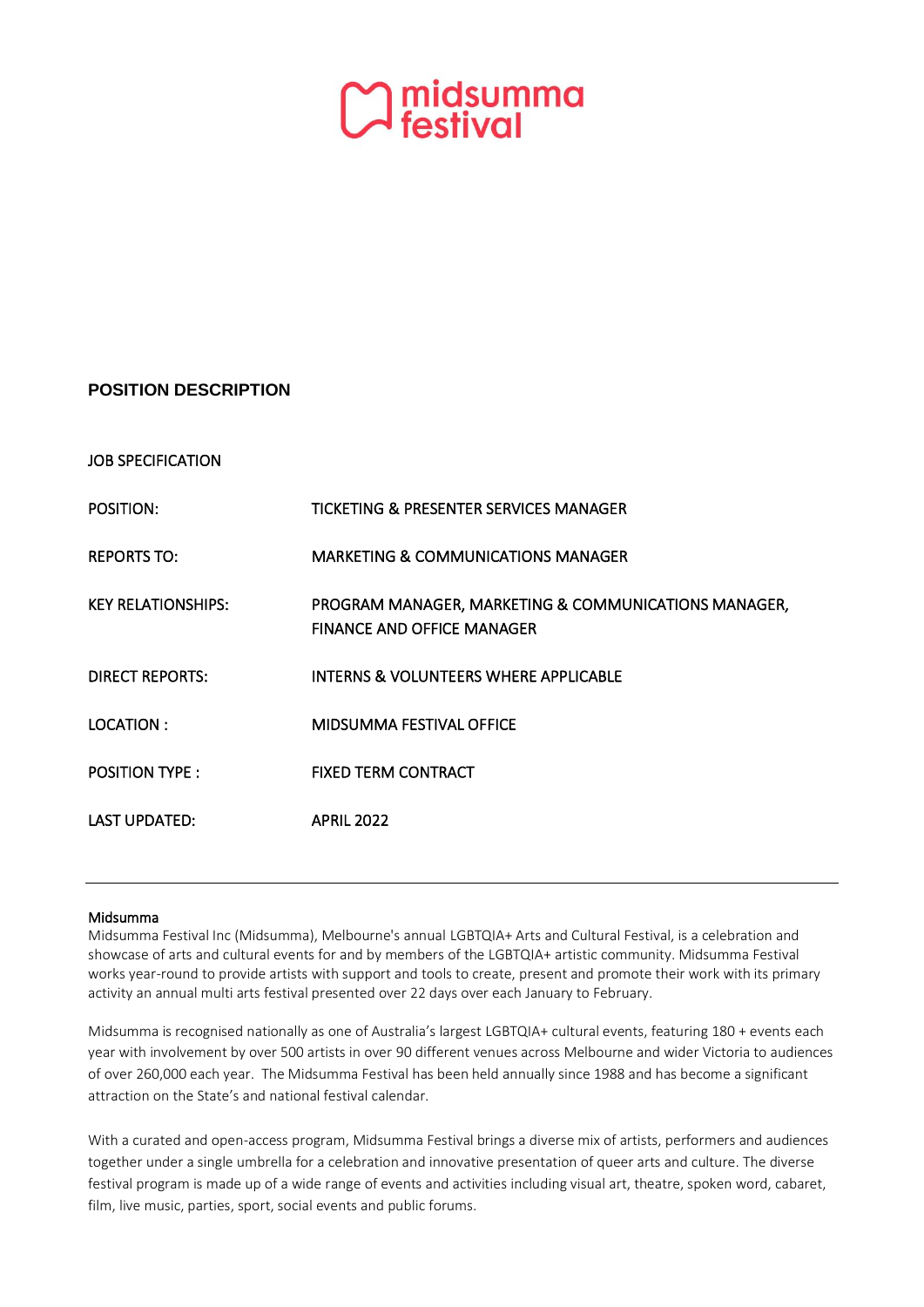

#### Midsumma Festival 2023 Dates – Sunday 22 January to Sunday 12 February.

## Job Summary

This role has responsibility for all aspects of ticketing and associated presenter services support for Midsumma, ensuring events are planned and executed with all ticket types, sales, remittances for the festival program, with an estimated 100 ticketed events. The role is responsible for building and managing with an external web interface for ticket sales (Eventfinda), ensuring the smooth sale of tickets via phone and web, liaising with event producers, coordinating complimentary tickets across the festival and coordination of a modest box office for program launch and Midsumma Carnival as well as providing some additional support services for open access presenters.

The primary focus of the role is ticketing and event data collection for reporting, with a secondary focus in a coordination capacity of Producer Support Services for presenters and external producers. The role will be one of the primary contacts for Midsumma with external event producers and includes collection and collation of all statistical information from event producers such as total attendances etc. from all events within Midsumma Festival whether ticketed or not.

The role is best suited for an outgoing, enthusiastic and dedicated person with broad skills to undertake the planning, coordination and delivery of ticketing and producer services activities for Midsumma Festival. The role will require the ability to multitask and show initiative, while maintaining a friendly demeanor with internal and external stakeholders.

A fulltime role, flexibility does exist around days and hours of best executing the required needs of the role at various times within the festival delivery cycle, where some night and weekend are likely. Initial part-time work may be possible moving to full time.

The role works across a broad range of office and event disciplines beyond the ticketing and event producer description above:

- Liaison with Midsumma senior managers, artists, venues and presenters/producers to ensure that all required information to facilitate effective ticketing for events registered for the 2023 festival is available and collated
- Coordination with venues that share ticket allocations with Midsumma, to balance allocations between venue and the Festiva
- Coordination of ticketing for Sponsors, Marketing (bloggers) and Government representatives.
- Coordination of Midsumma's allocations of complimentary ticketing for all shows
- Identify poorly performing events and if appropriate suggest and assist with incentive ticketing initiatives
- Provide regular sales reports and updates to senior managers
- Liaison with external presenters to ensure delivery of required information to presenters and assist in the provision of presenter services as required, in close consultation with Program Manager advance planning to identity implementation plans and identify where volunteer support can be appropriately and effectively implemented and working closely with the Volunteer Coordinator to maximise engagement from the volunteer community
- Co-ordinate Producer services; workshops, and support initiatives and communications
- Co-ordinate accreditation passes for producers and participants for the Festival
- Assist with proofing guide and website, and offering feedback and advice to open-access event producers regarding their event marketing material to ensure the best quality festival for audiences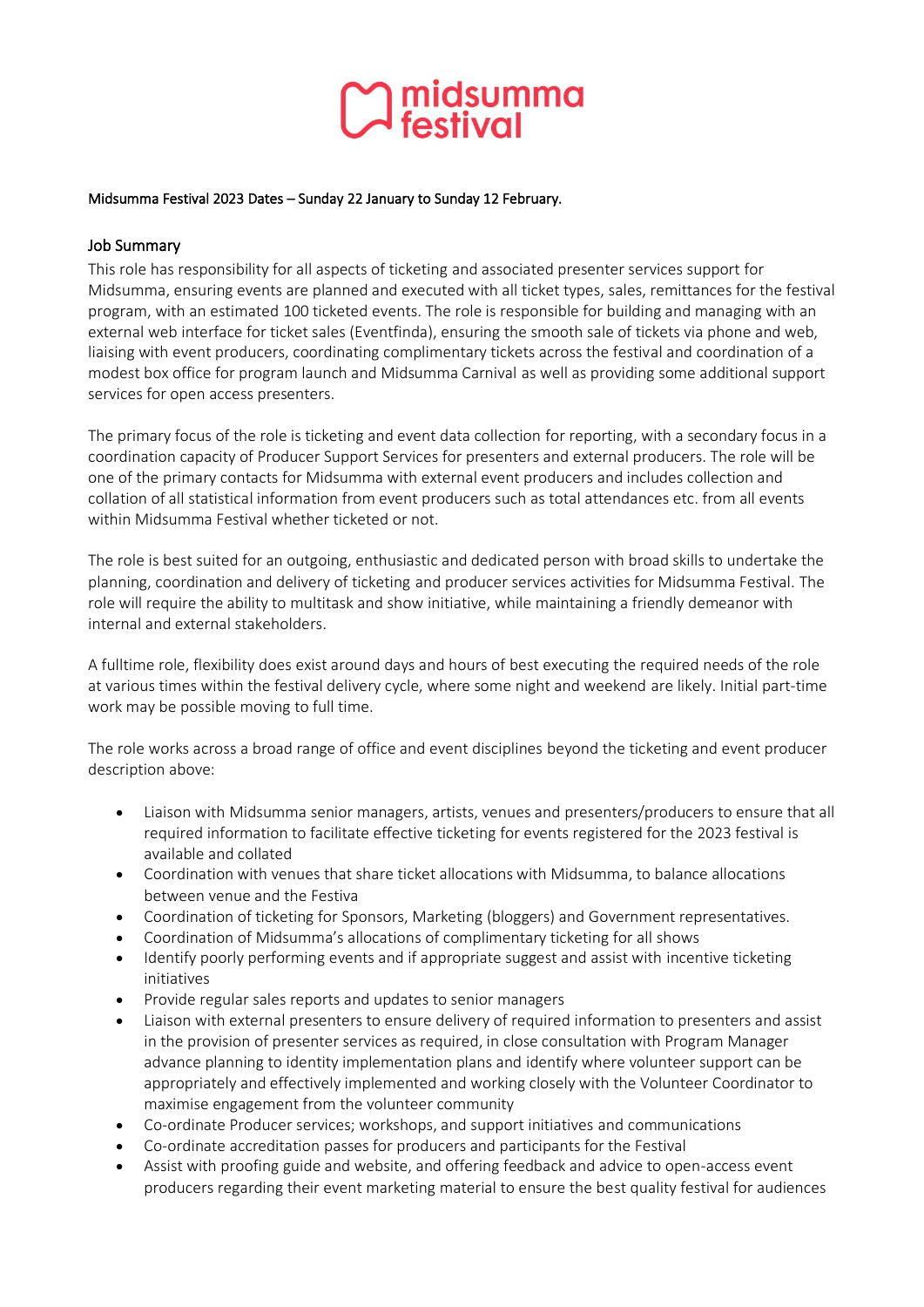

- Coordination of collection of all event attendance data regardless of whether a ticketed or unticketed event within Midsumma (for report purposes)
- Working with external Ticket provider (Eventfinda) to ensure reconciliations are completed in a timely fashion and check all calculations for such reconciliations to ensure correct.

## Key working relationships

The position is a crucial member of a small committed Midsumma delivery team. With key relationships with senior managers, with working relationships with coordinators, interns and volunteers.

The role involves developing and maintaining positive relationships with a wide range of key Festival stakeholders including local and interstate/international artists and arts companies, venues, presenting partners, stallholders, supporters, media representatives and government agencies associated across all Festival activity, precinct partners, donors, corporate partners and Festival sponsors.

## Key accountabilities

- Ensure that ticketing requirements are managed within agreed Midsumma policies and procedures
- Ensure effective communication with open-access event producers regarding their involvement in the festival
- Work closely with all Festival staff members to find ways to identify and maximize cohesive opportunities for all elements of the Midsumma Festival Program in a holistic way
- Be familiar with and adhere to all Midsumma Festival policies and procedures including WHS requirements
- Attend and participate in weekly operational staff meetings and be available for monthly Board meetings if required and/or providing written reports as appropriate
- Prepare a debrief report at the conclusion of the Festival
- Actively engage with diverse cultures and communities and assist Midsumma to maintain and further develop a national leadership position regarding broad arts access and inclusion
- Ensure the proper collation of all relevant statistical information and trends, and collation of all information and statistical data to assist with post festival evaluations and acquittal reports.

## PERSON SPECIFICATION

## Key required competencies

- Previous experience in ticketing a multi genre, multi week Festival (preferably in Melbourne)
- Excellent demonstrated communication skills (written and verbal)
- Proven knowledge and experience within the arts industry and in particular within the festivals and events area
- Demonstrated attention to detail, commitment to accuracy, and ability to manage multiple tasks within agreed deadlines
- Proficiency in MS Office, Cloudbased databases, and confident approach to learning and developing new systems and processes
- A confident, warm and engaging personality
- Demonstrated abilities in developing and maintaining networks
- Negotiation skills and the ability to deal with difficult situations in positive constructive ways
- Demonstrated respect and empathy for members of diverse communities, the arts, and in particular LGBTQIA+ communities
- A collaborative and flexible working style and commitment to broad organisational values and objectives.